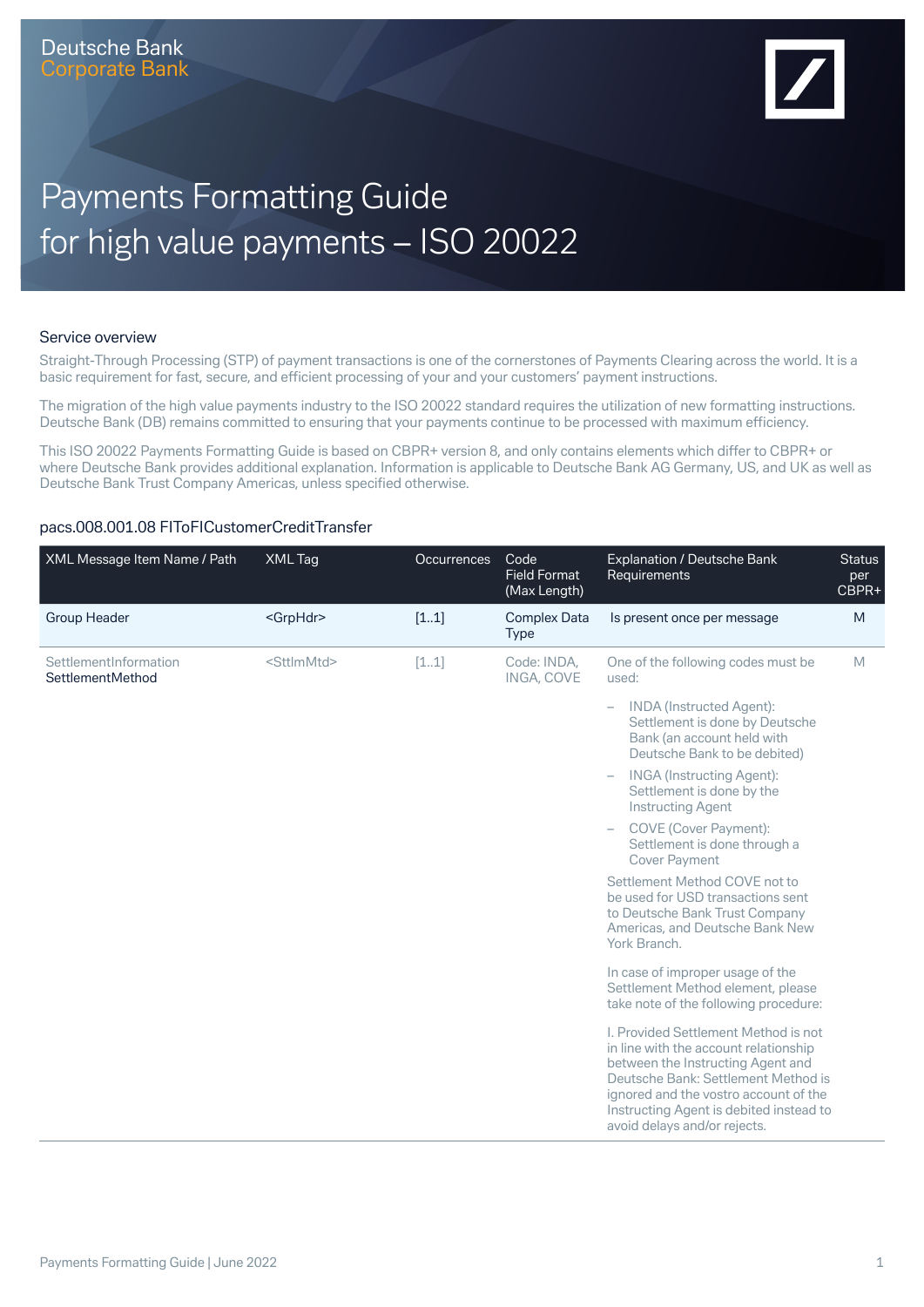| XML Message Item Name / Path                                                                                      | XML Tag                                                                                                                 | <b>Occurrences</b> | Code<br><b>Field Format</b><br>(Max Length) | <b>Explanation / Deutsche Bank</b><br>Requirements                                                                                                                                                                          | <b>Status</b><br>per<br>CBPR+ |
|-------------------------------------------------------------------------------------------------------------------|-------------------------------------------------------------------------------------------------------------------------|--------------------|---------------------------------------------|-----------------------------------------------------------------------------------------------------------------------------------------------------------------------------------------------------------------------------|-------------------------------|
|                                                                                                                   |                                                                                                                         |                    |                                             | <b>Example: Instructing Agent maintains</b><br>the account with DB. No further<br>accounts maintained. INGA is<br>provided. As code INDA would be<br>the only correct option, DB debits the<br>Instructing Agent's account. |                               |
|                                                                                                                   |                                                                                                                         |                    |                                             | II. If Settlement Method and<br>Settlement Account provide<br>conflicting details, precedence is given<br>to the Settlement Account.                                                                                        |                               |
| SettlementInformation<br><b>SettlementAccount</b>                                                                 | <sttlmacct></sttlmacct>                                                                                                 | [01]               | Generic<br>Account                          | Identifies the account through which<br>the transaction is settled.                                                                                                                                                         | $\circ$                       |
|                                                                                                                   |                                                                                                                         |                    | Identification                              | The account number is to be stated in<br>SttlmAcct/Id/Othr/Id if the Instructing<br>Agent has more than one account<br>with Deutsche Bank. However, if the<br>default account is to be used, element<br>is optional.        |                               |
|                                                                                                                   |                                                                                                                         |                    |                                             | The Currency sub-element is optional<br>and may be used for foreign exchange<br>payments in particular.                                                                                                                     |                               |
| SettlementInformation<br>InstructingReimbursementAgent<br>InstructedReimbursementAgent<br>ThirdReimbursementAgent | <instgrmbrsmntagt><br/><instdrmbrsmntagt><br/><thrdrmbrsmntagt></thrdrmbrsmntagt></instdrmbrsmntagt></instgrmbrsmntagt> | [01]               | <b>BICFI</b> and/or<br>CIrSysMmbId          | If used, BICFI and/or Clearing System<br>Member Identification in line with the<br>External Code List should be used for<br>STP purposes. BICFI is the preferred<br>option.                                                 | $\circ$                       |
|                                                                                                                   |                                                                                                                         |                    |                                             | For additional information please refer<br>to the below section.                                                                                                                                                            |                               |
| <b>Credit Transfer Transaction</b><br>Information                                                                 | <cdttrftxinf></cdttrftxinf>                                                                                             | [11]               | <b>Complex Data</b><br><b>Type</b>          | Is present once per message                                                                                                                                                                                                 | M                             |
| PaymentTypeInformation<br>ClearingChannel                                                                         | <clrchanl></clrchanl>                                                                                                   | [01]               | Code: RTGS                                  | Please consult your Client Manager<br>if you intend to use code RTGS to<br>instruct usage of an RTGS system.                                                                                                                | $\circ$                       |
|                                                                                                                   |                                                                                                                         |                    |                                             | Other codes should not be used to<br>facilitate Straight-Through-Processing.                                                                                                                                                |                               |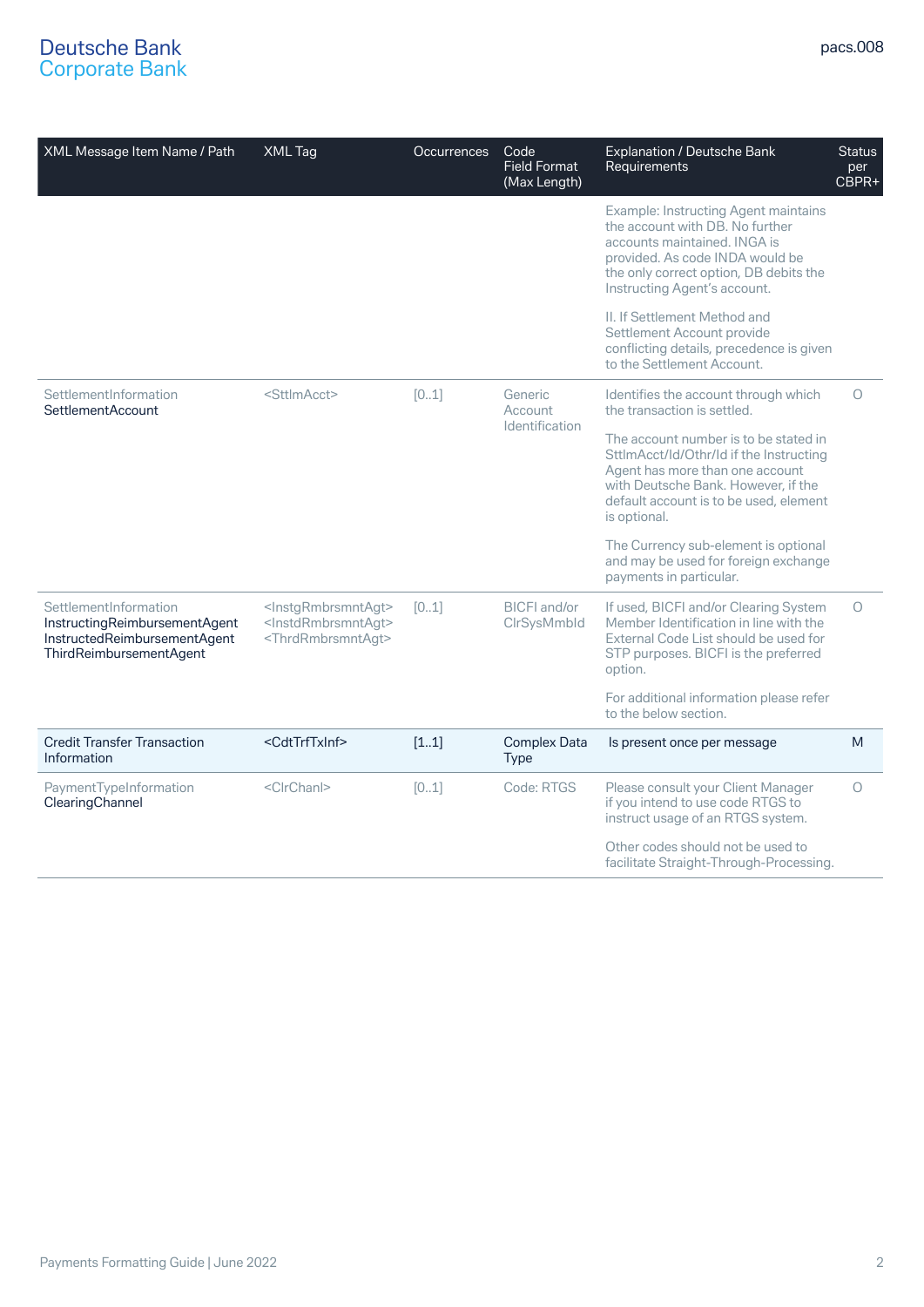| XML Message Item Name / Path           | XML Tag                   | <b>Occurrences</b>            | Code<br><b>Field Format</b><br>(Max Length) | Explanation / Deutsche Bank<br>Requirements                                                                                                                    | <b>Status</b><br>per<br>CBPR+ |
|----------------------------------------|---------------------------|-------------------------------|---------------------------------------------|----------------------------------------------------------------------------------------------------------------------------------------------------------------|-------------------------------|
| PaymentTypeInformation<br>ServiceLevel | $<$ SvcLvI $>$            | [03]<br>Max. 3<br>occurrences | Text<br>Restricted max<br>35                | Please use Proprietary tag - SvcLvl/<br>Prtry - to specify DB proprietary<br>codewords based on bilateral<br>agreement.                                        | $\circ$                       |
|                                        |                           | allowed                       |                                             | Codeword to be mentioned at the<br>$\overline{\phantom{0}}$<br>beginning of the element.                                                                       |                               |
|                                        |                           |                               |                                             | Codeword to be included with<br>preceding and trailing slashes.                                                                                                |                               |
|                                        |                           |                               |                                             | Codeword not to be followed by<br>any text and if text is provided, this<br>will be ignored for processing.                                                    |                               |
|                                        |                           |                               |                                             | If more than one codeword is<br>provided, each codeword needs to<br>be provided in one occurrence of<br>the element, depending on max.<br>occurrences allowed. |                               |
|                                        |                           |                               |                                             | Please consult your Client Manager for<br>additional information.                                                                                              |                               |
|                                        |                           |                               |                                             | Code sub-element <svclvl cd="">, if<br/>populated with a codeword other than<br/>a gpi relevant code, is ignored by DB<br/>for processing.</svclvl>            |                               |
| <b>SettlementPriority</b>              | <sttlmprty></sttlmprty>   | [01]                          | Code                                        | If provided, this element will be<br>ignored by DB for processing.                                                                                             | $\circ$                       |
|                                        |                           |                               |                                             | Please consult your Client Manager for<br>guidance how to prioritize a payment<br>within DB processing.                                                        |                               |
| SettlementTimeRequest                  | <sttlmtmreq></sttlmtmreq> | [01]                          | Code:                                       | This element must only be used if the<br>Deutsche Bank timed payment service                                                                                   | $\circ$                       |
|                                        |                           |                               | <b>CLS</b> Time                             | is bilaterally agreed. Otherwise it is                                                                                                                         |                               |
|                                        |                           |                               | <b>Till Time</b>                            | ignored by DB for processing.                                                                                                                                  |                               |
|                                        |                           |                               | From Time                                   | For details, please contact your<br>Deutsche Bank Client Manager.                                                                                              |                               |
|                                        |                           |                               |                                             | <rjcttm> must not be used to<br/>facilitate Straight-Through-Processing<br/>and will be ignored by DB if provided.</rjcttm>                                    |                               |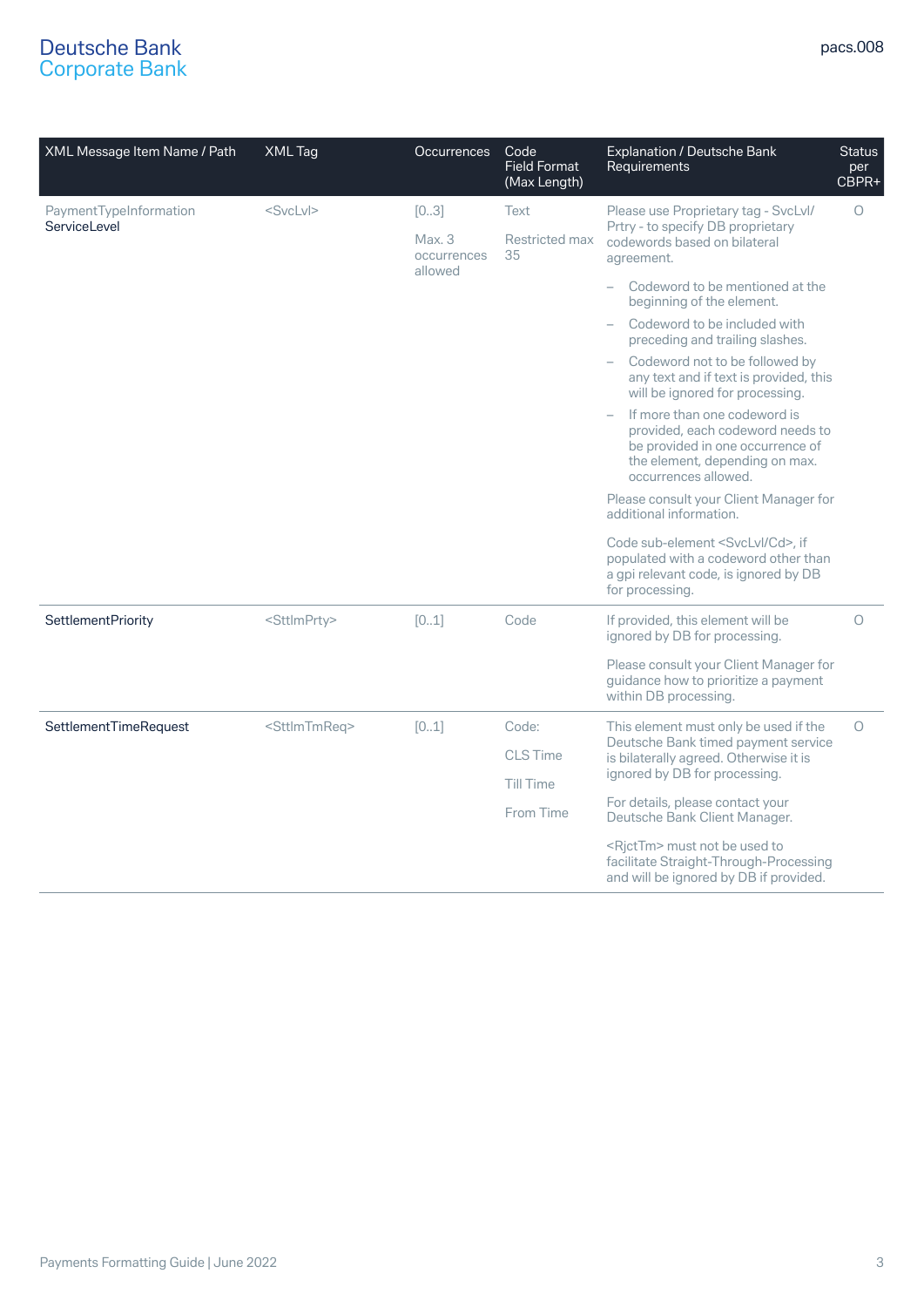| XML Message Item Name / Path                                                        | XML Tag                                                                                                 | <b>Occurrences</b>                                                       | Code<br><b>Field Format</b><br>(Max Length) | <b>Explanation / Deutsche Bank</b><br>Requirements                                                                                                                                                                                                                                          | <b>Status</b><br>per<br>CBPR+ |
|-------------------------------------------------------------------------------------|---------------------------------------------------------------------------------------------------------|--------------------------------------------------------------------------|---------------------------------------------|---------------------------------------------------------------------------------------------------------------------------------------------------------------------------------------------------------------------------------------------------------------------------------------------|-------------------------------|
| ChargesInformation<br>Agent                                                         | $<$ Agt>                                                                                                | [11]<br>In case the<br>Charges<br>Information<br>element is<br>mandatory | <b>BICFI</b> and/or<br>ClrSysMmbld          | Charges Information is sometimes<br>mandatory, see CBPR+ formal rules.<br>If used, Agent needs to be provided.<br><b>BICFI and/or Clearing System Member</b><br>Identification in line with the External<br>Code List should be used for STP<br>purposes. BICFI is the preferred<br>option. | M                             |
|                                                                                     |                                                                                                         |                                                                          |                                             | For additional information please refer<br>to the below section.                                                                                                                                                                                                                            |                               |
|                                                                                     |                                                                                                         |                                                                          |                                             | SHAR: Agent/ BICFI is mandatory if<br>charges deducted, otherwise optional.                                                                                                                                                                                                                 |                               |
|                                                                                     |                                                                                                         |                                                                          |                                             | CRED: Agent/ BICFI is mandatory<br>in all cases including zero charges<br>amount.                                                                                                                                                                                                           |                               |
|                                                                                     |                                                                                                         |                                                                          |                                             | DEBT: Agent/ BICFI is mandatory if<br>charges are prepaid to DB. In this case,<br>the Agent BICFI needs to be populated<br>with the BIC code of the receiving DB-<br>BIC, e.g., DEUTDEFFXXX. Must be<br>same as BICFI in /AppHdr/To.                                                        |                               |
| PreviousInstructingAgent1<br>PreviousInstructingAgent2<br>PreviousInstructingAgent3 | <prvsinstgagt1><br/><prvsinstgagt2><br/><prvsinstgagt3></prvsinstgagt3></prvsinstgagt2></prvsinstgagt1> | [01]                                                                     | <b>BICFI</b> and/or<br>ClrSysMmbld          | If used, BICFI and/or Clearing System<br>Member Identification in line with the<br>External Code List should be used for<br>STP purposes. BICFI is the preferred<br>option.                                                                                                                 | $\bigcap$                     |
|                                                                                     |                                                                                                         |                                                                          |                                             | For additional information please refer<br>to the below section.                                                                                                                                                                                                                            |                               |
| IntermediaryAgent1<br>IntermediaryAgent2<br>IntermediaryAgent3                      | <lntrmyagt1><br/><lntrmyagt2><br/><lntrmyagt3></lntrmyagt3></lntrmyagt2></lntrmyagt1>                   | [01]                                                                     | <b>BICFI</b> and/or<br>ClrSysMmbld          | If used, BICFI and/or Clearing System<br>Member Identification in line with the<br>External Code List should be used for<br>STP purposes. BICFI is the preferred<br>option.                                                                                                                 | $\circ$                       |
|                                                                                     |                                                                                                         |                                                                          |                                             | For additional information please refer<br>to the below section.                                                                                                                                                                                                                            |                               |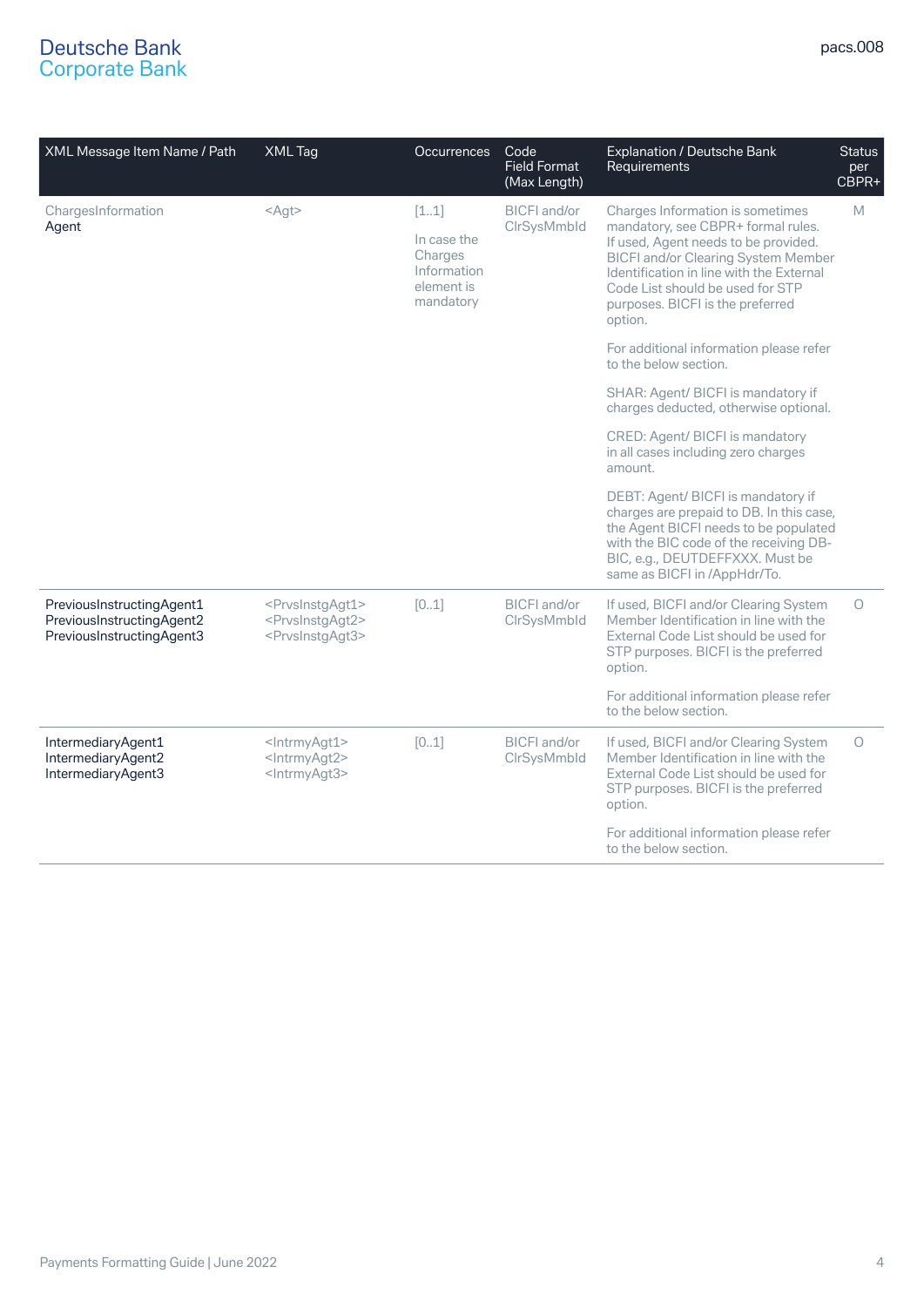| XML Message Item Name / Path | XML Tag               | <b>Occurrences</b> | Code<br><b>Field Format</b><br>(Max Length)                          | Explanation / Deutsche Bank<br>Requirements                                                                                                                                                                                                                                                                                                                     | <b>Status</b><br>per<br>CBPR+ |
|------------------------------|-----------------------|--------------------|----------------------------------------------------------------------|-----------------------------------------------------------------------------------------------------------------------------------------------------------------------------------------------------------------------------------------------------------------------------------------------------------------------------------------------------------------|-------------------------------|
| Debtor                       | <dbtr></dbtr>         | [11]               | Name and<br><b>Structured</b><br>Postal<br>Address is<br>recommended | In line with the Wolfsberg Group's<br><b>Payment Transparency Standards</b><br>and FATF Recommendation 16,<br>complete address information should<br>be provided. Please also refer to<br>PMPG's Market Practice Guideline on<br>structured ordering and beneficiary<br>customer data in payments.                                                              | M                             |
|                              |                       |                    |                                                                      | Effective with start of the co-existence<br>phase in November 2022, it is highly<br>recommended to use structured<br>address as some MIs may reject<br>unstructured address from 2023.<br>Unstructured address will be removed<br>by end of 2025 with the end of the<br>co-existence phase between FIN and<br>ISO 20022 for payments and reporting<br>messages. |                               |
|                              |                       |                    |                                                                      | Example for Name and structured<br>Postal Address:                                                                                                                                                                                                                                                                                                              |                               |
|                              |                       |                    |                                                                      | <dbtr><br/><nm>XYZ Incorporated</nm><br/><pstladr><br/><strtnm>Sample Street</strtnm><br/><bldgnb>10</bldgnb><br/><pstcd>12345</pstcd><br/><twnnm>Sample Town</twnnm><br/><ctry>DE</ctry><br/></pstladr><br/><math>&lt;</math>/Dbtr&gt;</dbtr>                                                                                                                  |                               |
| DebtorAccount                | <dbtracct></dbtracct> | [01]               | <b>IBAN</b> or<br>Generic<br>Account<br>Identification               | If used, Identification is mandatory.<br>Either IBAN or Other to be used.                                                                                                                                                                                                                                                                                       | 0                             |
| <b>DebtorAgent</b>           | <dbtragt></dbtragt>   | [11]               | <b>BICFI</b> and/or<br><b>CIrSvsMmbld</b>                            | <b>BICFI and/or Clearing System Member</b><br>Identification in line with the External<br>Code List should be used for STP<br>purposes. BICFI is the preferred<br>option.                                                                                                                                                                                       | M                             |
|                              |                       |                    |                                                                      | For additional information please refer<br>to the below section.                                                                                                                                                                                                                                                                                                |                               |
| <b>CreditorAgent</b>         | <cdtragt></cdtragt>   | [11]               | <b>BICFI</b> and/or<br>CIrSysMmbld                                   | Mandatory in all cases, including when<br>the same as Instructed Agent. BICFI<br>and/or Clearing System Member<br>Identification in line with the External<br>Code List should be used for STP<br>purposes. BICFI is the preferred<br>option.                                                                                                                   | M                             |
|                              |                       |                    |                                                                      | For additional information please refer<br>to the below section.                                                                                                                                                                                                                                                                                                |                               |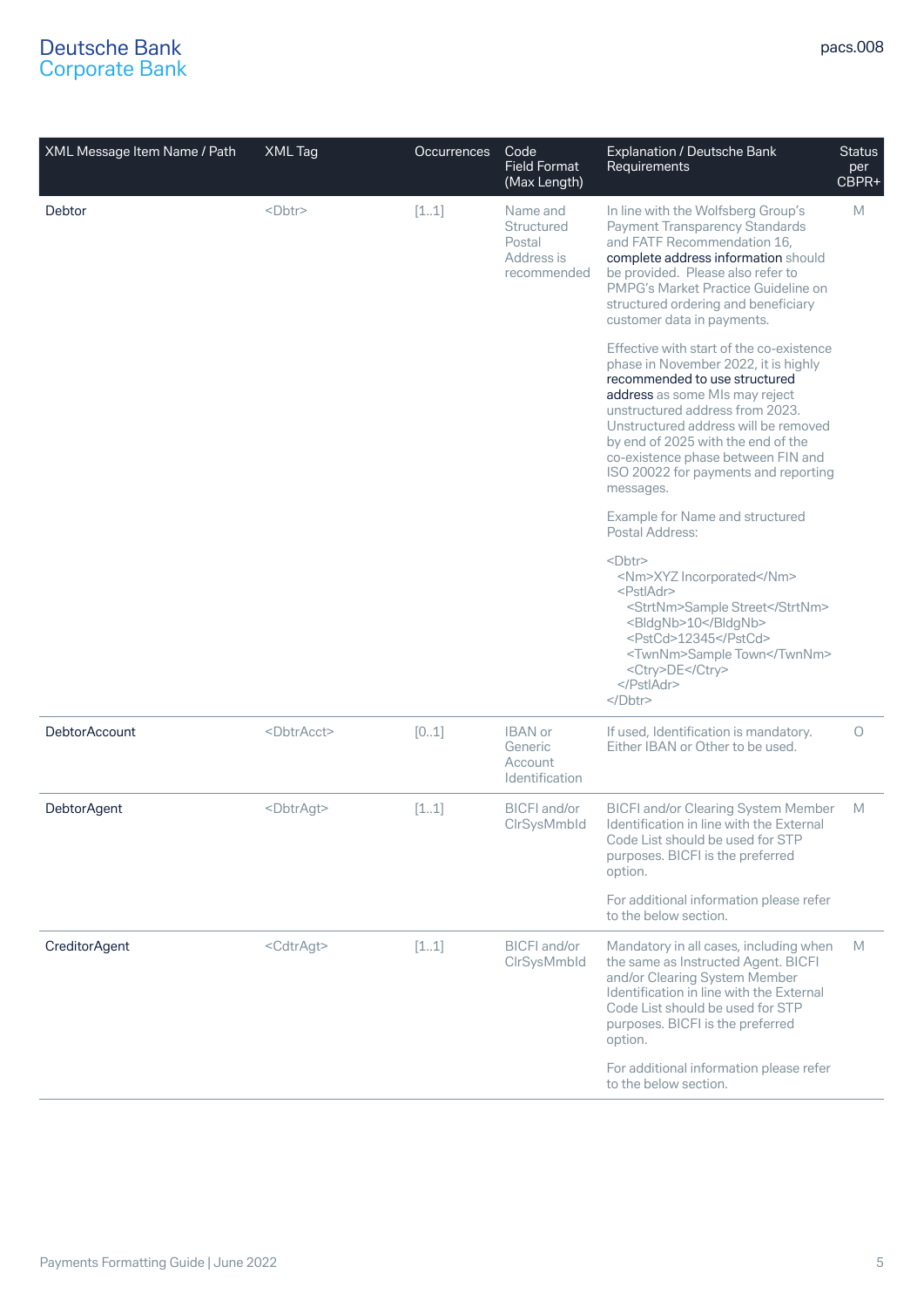| XML Message Item Name / Path | <b>XML Tag</b>                      | <b>Occurrences</b>                                                                   | Code<br><b>Field Format</b><br>(Max Length)     | <b>Explanation / Deutsche Bank</b><br>Requirements                                                                                                                                                                                                                                                                                                                                     | <b>Status</b><br>per<br>CBPR+ |
|------------------------------|-------------------------------------|--------------------------------------------------------------------------------------|-------------------------------------------------|----------------------------------------------------------------------------------------------------------------------------------------------------------------------------------------------------------------------------------------------------------------------------------------------------------------------------------------------------------------------------------------|-------------------------------|
| CreditorAgentAccount         | <cdtragtacct></cdtragtacct>         | [01]                                                                                 | IBAN or<br>Generic<br>Account<br>Identification | If used, Identification is mandatory.<br>Either IBAN or Other to be used. Any<br>other Creditor Agent Account sub-<br>elements are optional. If CreditorAgent<br>Account is maintained with Deutsche<br>Bank, no additional sub-elements<br>should be used to facilitate Straight-<br>Through-Processing.                                                                              | $\circ$                       |
| Creditor                     | <cdtr><br/>[11]</cdtr>              |                                                                                      | Name and<br>Postal<br>Address is<br>recommended | Please note, as per CBPR+, an address<br>for the creditor which at a minimum<br>includes a town & country, is required<br>in case of Structured Address.<br>Exceptions only apply for payments<br>within the same jurisdiction i.e. EEA<br>rule allowing IBAN only. If structured<br>postal address is used, the existence of<br>these elements is network validated.                  | M                             |
|                              |                                     |                                                                                      |                                                 | Effective with start of the co-existence<br>phase in November 2022, it is highly<br>recommended to use structured<br>address as some MIs may reject<br>unstructured address from 2023.<br>Unstructured address will be removed<br>by end of 2025 with the end of the<br>co-existence phase between FIN and<br>ISO 20022 for payments and reporting<br>messages.                        |                               |
|                              |                                     |                                                                                      |                                                 | Example for Name and structured<br>Postal Address:                                                                                                                                                                                                                                                                                                                                     |                               |
|                              |                                     |                                                                                      |                                                 | <cdtr><br/><nm>XYZ Incorporated</nm><br/><pstladr><br/><strtnm>Sample Street</strtnm><br/><bldgnb>10</bldgnb><br/><pstcd>12345</pstcd><br/><twnnm>Sample Town</twnnm><br/><ctry>DE</ctry><br/></pstladr><br/></cdtr>                                                                                                                                                                   |                               |
| <b>CreditorAccount</b>       | <cdtracct></cdtracct>               | [01]                                                                                 | <b>IBAN</b> is<br>preferred<br>option           | IBAN is the preferred option for<br>international payments, for countries<br>where the same has been adopted.                                                                                                                                                                                                                                                                          | O                             |
| InstructionForCreditorAgent  | <instrforcdtragt></instrforcdtragt> | [02]<br>Max. 2<br>occurrences<br>allowed<br>Not allowed<br>in pacs.008<br><b>STP</b> |                                                 | This element should not be used to<br>facilitate Straight-Through-Processing.<br>In order to specify DB proprietary<br>codewords based on bilateral<br>agreement please use Service Level<br>Proprietary tag SvcLvl/Prtry.<br>Please note that element is not allowed<br>in the pacs.008STP version.<br>For usage of Code CHQB please<br>consult your Deutsche Bank Client<br>Manager. | 0                             |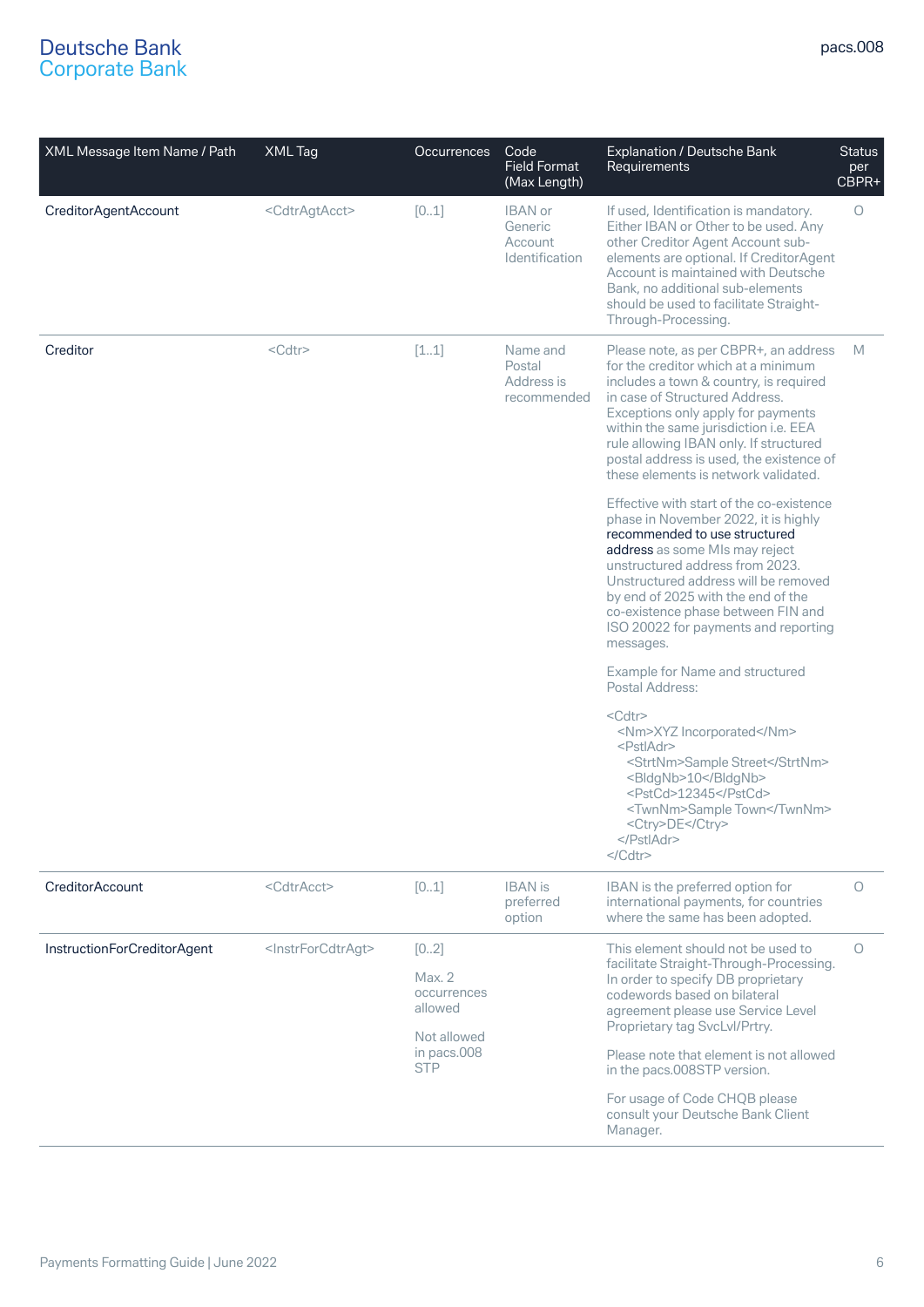| XML Message Item Name / Path   | <b>XML Tag</b>                    | <b>Occurrences</b>                | Code<br><b>Field Format</b><br>(Max Length) | <b>Explanation / Deutsche Bank</b><br>Requirements                                                                                                                                                            | <b>Status</b><br>per<br>CBPR+ |
|--------------------------------|-----------------------------------|-----------------------------------|---------------------------------------------|---------------------------------------------------------------------------------------------------------------------------------------------------------------------------------------------------------------|-------------------------------|
| <b>InstructionForNextAgent</b> | <instrfornxtagt></instrfornxtagt> | [06]                              |                                             | This element should not be used to                                                                                                                                                                            | $\circ$                       |
|                                |                                   | Max. 6<br>occurrences<br>allowed  |                                             | facilitate Straight-Through-Processing.<br>In order to specify DB proprietary<br>codewords based on bilateral<br>agreement please use Service Level                                                           |                               |
|                                |                                   | Not allowed                       |                                             | Proprietary tag SvcLvl/Prtry.                                                                                                                                                                                 |                               |
|                                |                                   | in pacs.008<br><b>STP</b>         |                                             | Please note that element is not allowed<br>in the pacs.008STP version.                                                                                                                                        |                               |
| Purpose                        | $<$ Purp>                         | [01]                              |                                             | If provided it is ignored by DB and<br>forwarded within the outbound<br>message.                                                                                                                              | $\circ$                       |
| RegulatoryReporting            | <rgltryrptg></rgltryrptg>         | [01]                              |                                             | Usage depending on local<br>requirements of the sender or receiver                                                                                                                                            | $\circ$                       |
|                                |                                   | Max. 10<br>occurrences<br>allowed |                                             | country. If provided it is ignored by DB<br>and forwarded within the outbound<br>message.                                                                                                                     |                               |
| RemittanceInformation          | <rmtlnf></rmtlnf>                 | [010]                             | Restricted<br>max 140                       | <b>Structured Remittance Information</b><br>requires bilateral agreements and is<br>therefore limited in reach. Therefore,<br>only Unstructured Remittance<br>Information to be used until further<br>notice. | $\circ$                       |
|                                |                                   |                                   |                                             | If Structured Remittance information<br>is provided, DB ignores this element<br>for processing and the information is<br>forwarded to the next bank.                                                          |                               |
| RelatedRemittanceInformation   | <rltdrmtlnf></rltdrmtlnf>         | [010]                             |                                             | If Related Remittance information is<br>provided, DB ignores this element<br>for processing and the information is<br>forwarded to the next bank.                                                             | $\circ$                       |

In order to comply with the Wolfsberg Group's Payment Transparency Standards and FATF Recommendation 16 and for information on Market Practice Guidelines with regard to the use of the Creditor and Debtor element, please refer to the SWIFT Payments Market Practice Group document center under the link as provided below. The Payments Market Practice Group has published a number of useful documents relating to i) structured ordering and beneficiary customer data in payments and ii) ISO 20022 Structure of the Postal Address.

[https://www.swift.com/about-us/community/swift-advisory-groups/payments-market-practice-group/disclaimer/swift-payments](https://www.swift.com/about-us/community/swift-advisory-groups/payments-market-practice-group/disclaimer/swift-payments-market-practice-group-document-centre)[market-practice-group-document-centre](https://www.swift.com/about-us/community/swift-advisory-groups/payments-market-practice-group/disclaimer/swift-payments-market-practice-group-document-centre)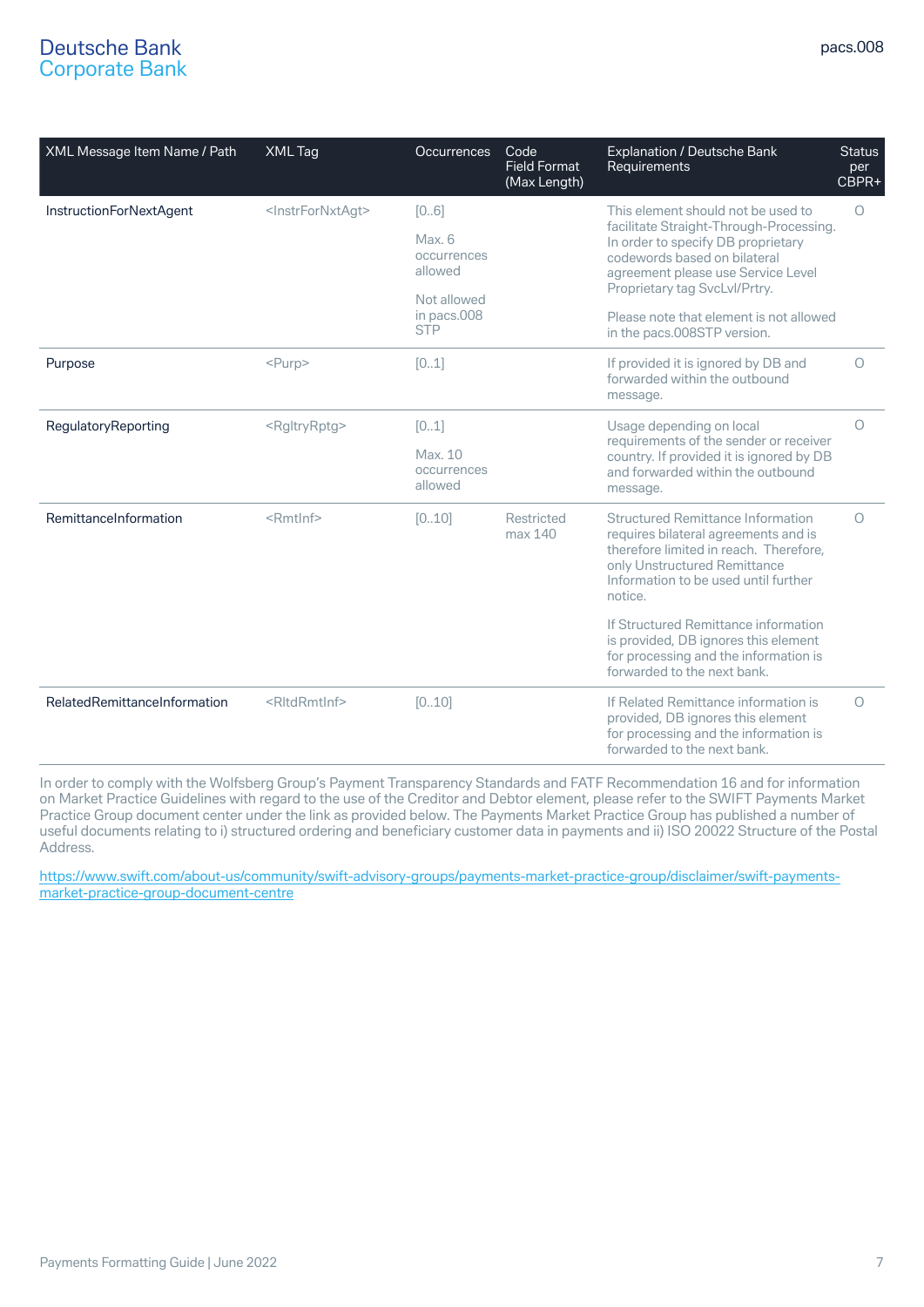## Differences between pacs.008 CORE vs pacs.008 STP (Source: SWIFT)

| <b>Business Application Header</b>                           | pacs.008                                  | pacs.008 STP                                                                 |
|--------------------------------------------------------------|-------------------------------------------|------------------------------------------------------------------------------|
| <b>Business service</b>                                      | swift.cbpr.02                             | swift.cbpr.stp.02                                                            |
| <b>Credit Transfer Transaction Information</b>               |                                           |                                                                              |
| Previous Instructing Agent 1                                 | <b>Financial Institution Identifiers:</b> | <b>Financial Institution Identifiers:</b>                                    |
| Previous Instructing Agent 2                                 | <b>BIC</b><br>$\overline{\phantom{0}}$    | <b>BIC</b><br>$\overline{\phantom{0}}$                                       |
| Previous Instructing Agent 3                                 | <b>Clearing System Member Id</b><br>LEI*  | <b>Clearing System Member Id</b><br>$LEI^*$                                  |
| Intermediary Agent 1                                         | Name<br><b>Postal Address</b>             | Name removed<br>Postal Address removed                                       |
| <b>Intermediary Agent 2</b>                                  |                                           |                                                                              |
| <b>Intermediary Agent 3</b>                                  |                                           |                                                                              |
| Debtor Agent                                                 |                                           |                                                                              |
| <b>Creditor Agent</b>                                        |                                           |                                                                              |
| Debtor<br>Creditor                                           |                                           | Additional debtor and creditor IBAN rules                                    |
| <b>Creditor Account</b>                                      | Account optional                          | Account mandatory                                                            |
| Instruction for Next Agent<br>Instruction for Creditor Agent | Elements optional                         | Instruction for Next Agent removed<br>Instruction for Creditor Agent removed |
| Purpose                                                      | ISO Code or Proprietary                   | ISO Code or Proprietary removed                                              |
| Remittance Information                                       | Unstructured or Structured                | Unstructured only (Structured removed)                                       |

\*Allowed as per CBPR+ but not supported by DB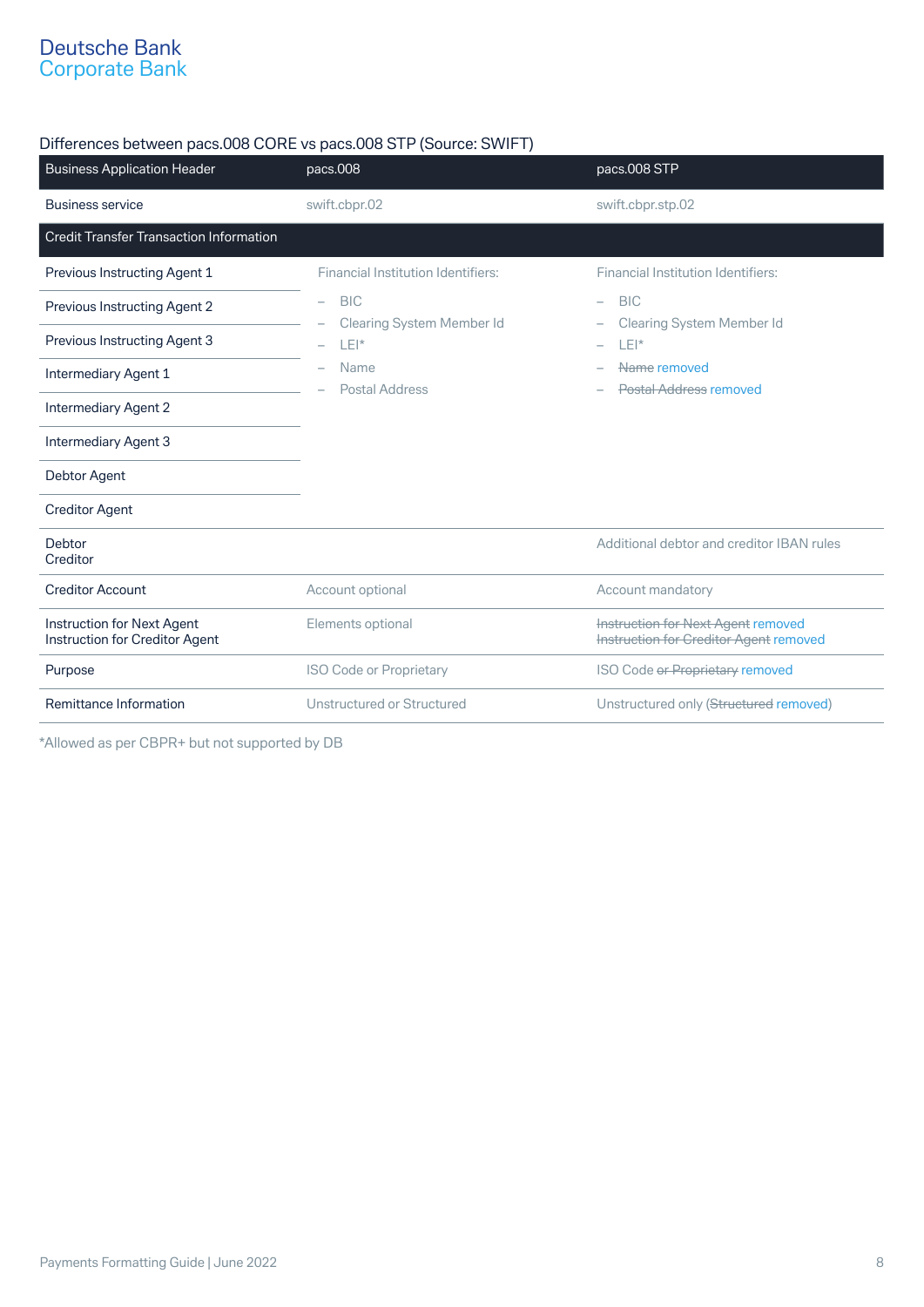## pacs.009.001.08 (CORE and COV) FinancialInstitutionCreditTransfer

| XML Message Item Name / Path                      | XML Tag                 | <b>Occurrences</b> | Code<br><b>Field Format</b><br>(Max Length) | <b>Explanation / Deutsche Bank</b><br>Requirements                                                                                                                                                                                                                            | <b>Status</b><br>per<br>$C$ BPR+ |
|---------------------------------------------------|-------------------------|--------------------|---------------------------------------------|-------------------------------------------------------------------------------------------------------------------------------------------------------------------------------------------------------------------------------------------------------------------------------|----------------------------------|
| <b>Group Header</b>                               | <grphdr></grphdr>       | [11]               | Complex<br>Data Type                        | Is present once per message                                                                                                                                                                                                                                                   | M                                |
| SettlementInformation<br>SettlementMethod         | <sttlmmtd></sttlmmtd>   | [11]               | Code:                                       | One of the following codes must be<br>used:                                                                                                                                                                                                                                   | M                                |
|                                                   |                         |                    | <b>INDA, INGA</b>                           | - INDA (Instructed Agent):                                                                                                                                                                                                                                                    |                                  |
|                                                   |                         |                    |                                             | Settlement is done by Deutsche Bank<br>(an account held with Deutsche Bank<br>to be debited)                                                                                                                                                                                  |                                  |
|                                                   |                         |                    |                                             | - INGA (Instructing Agent):                                                                                                                                                                                                                                                   |                                  |
|                                                   |                         |                    |                                             | Settlement is done by the Instructing<br>Agent                                                                                                                                                                                                                                |                                  |
|                                                   |                         |                    |                                             | In case of improper usage of the<br>Settlement Method element, please<br>take note of the following procedure:                                                                                                                                                                |                                  |
|                                                   |                         |                    |                                             | I. Provided Settlement Method is not<br>in line with the account relationship<br>between the Instructing Agent and<br>Deutsche Bank: Settlement Method is<br>ignored and the vostro account of the<br>Instructing Agent is debited instead to<br>avoid delays and/or rejects. |                                  |
|                                                   |                         |                    |                                             | <b>Example: Instructing Agent maintains</b><br>the account with DB. No further<br>accounts maintained. INGA is<br>provided. As code INDA would be<br>the only correct option, DB debits the<br>Instructing Agent's account.                                                   |                                  |
|                                                   |                         |                    |                                             | II. If Settlement Method and<br>Settlement Account provide<br>conflicting details, precedence is given<br>to the Settlement Account.                                                                                                                                          |                                  |
| SettlementInformation<br><b>SettlementAccount</b> | <sttlmacct></sttlmacct> | [01]               | Generic<br>Account                          | Identifies the account through which<br>the transaction is settled.                                                                                                                                                                                                           | 0                                |
|                                                   |                         |                    | Identification                              | The account number is to be stated in<br>SttlmAcct/Id/Othr/Id if the Instructing<br>Agent has more than one account<br>with Deutsche Bank. However, if the<br>default account is to be used, element<br>is optional.                                                          |                                  |
|                                                   |                         |                    |                                             | The Currency sub-element is optional<br>and may be used for foreign exchange<br>payments in particular.                                                                                                                                                                       |                                  |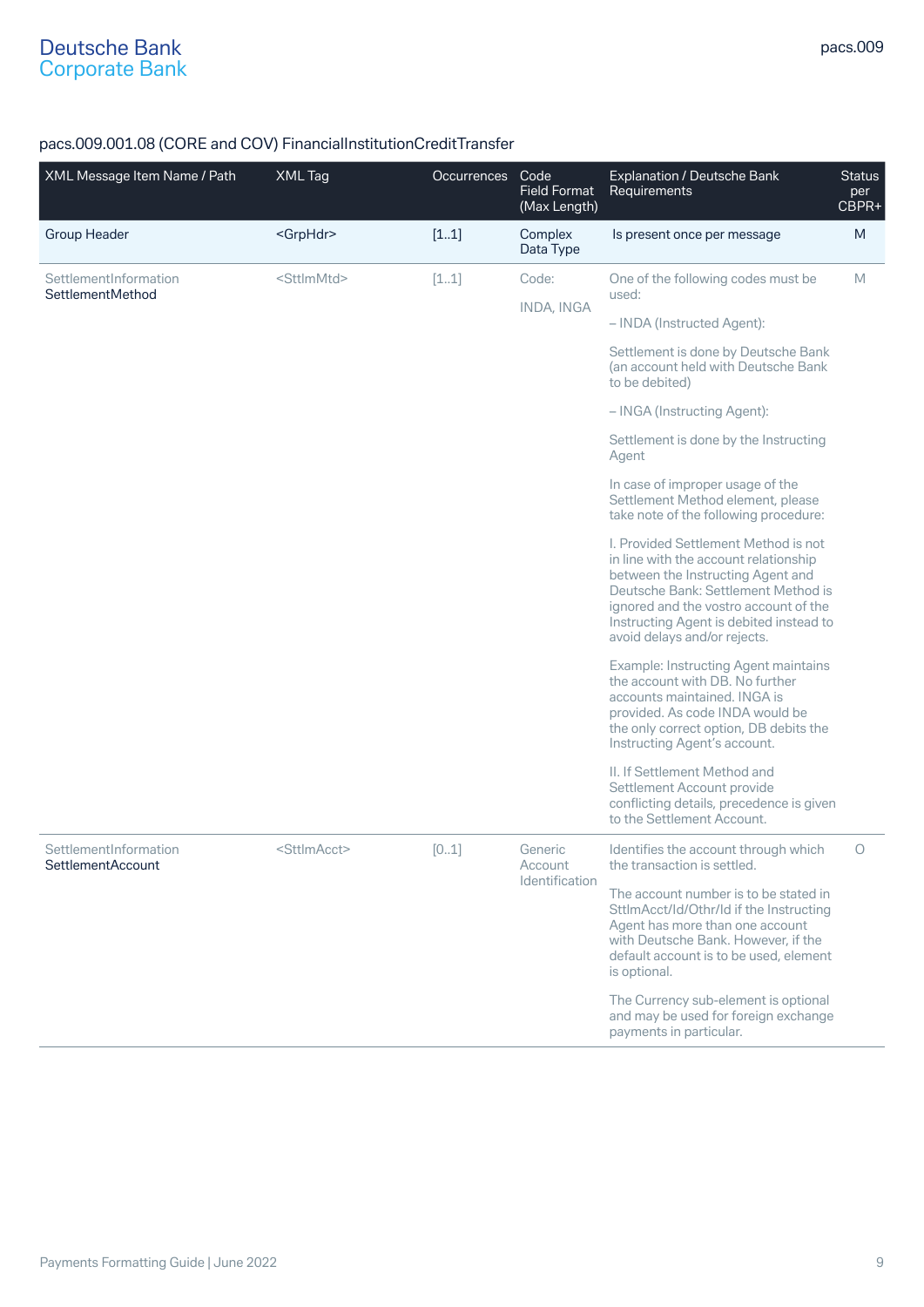| XML Message Item Name / Path                      | XML Tag                     | Occurrences                      | Code<br><b>Field Format</b><br>(Max Length)                   | Explanation / Deutsche Bank<br>Requirements                                                                                                                                                         | <b>Status</b><br>per<br>CBPR+ |
|---------------------------------------------------|-----------------------------|----------------------------------|---------------------------------------------------------------|-----------------------------------------------------------------------------------------------------------------------------------------------------------------------------------------------------|-------------------------------|
| <b>Credit Transfer Transaction</b><br>Information | <cdttrftxinf></cdttrftxinf> | [11]                             | Complex<br>Data Type                                          | Is present once per message                                                                                                                                                                         | M                             |
| PaymentTypeInformation<br>ClearingChannel         | <clrchanl></clrchanl>       | [01]                             | Code: RTGS                                                    | Please consult your Client Manager<br>if you intend to use code RTGS to<br>instruct usage of an RTGS system.                                                                                        | O                             |
|                                                   |                             |                                  |                                                               | Other codes should not be used<br>to facilitate Straight-Through-<br>Processing.                                                                                                                    |                               |
| PaymentTypeInformation<br>ServiceLevel            | $<$ SvcLvI $>$              | [03]                             | Text                                                          | Please use Proprietary tag - SvcLvl/<br>Prtry - to specify DB proprietary                                                                                                                           | O                             |
|                                                   |                             | Max. 3<br>occurrences<br>allowed | Restricted<br>max <sub>35</sub>                               | codewords based on bilateral<br>agreement.                                                                                                                                                          |                               |
|                                                   |                             |                                  |                                                               | Codeword to be mentioned at the<br>beginning of the element.                                                                                                                                        |                               |
|                                                   |                             |                                  |                                                               | Codeword to be included with<br>preceding and trailing slashes.                                                                                                                                     |                               |
|                                                   |                             |                                  |                                                               | Codeword not to be followed by<br>any text and if text is provided, this<br>will be ignored for processing.                                                                                         |                               |
|                                                   |                             |                                  |                                                               | If more than one codeword is<br>provided, each codeword needs to<br>be provided in one occurrence of<br>the element, depending on max.<br>occurrences allowed.                                      |                               |
|                                                   |                             |                                  |                                                               | Please consult your Client Manager<br>for additional information.                                                                                                                                   |                               |
|                                                   |                             |                                  |                                                               | Code sub-element <svclvl cd="">, if<br/>populated with a codeword other than<br/>a gpi relevant code, is ignored by DB<br/>for processing.</svclvl>                                                 |                               |
| LocalInstrument                                   | <lcllnstrm></lcllnstrm>     | [01]                             | Proprietary<br>sub element<br>Restricted<br>max <sub>35</sub> | Please consult your Client Manager<br>if you intend to use code CLSNOW in<br>the Proprietary tag of this element.                                                                                   | O                             |
|                                                   |                             |                                  |                                                               | Other content should not be used<br>to facilitate Straight-Through-<br>Processing.                                                                                                                  |                               |
| <b>SettlementPriority</b>                         | <sttlmprty></sttlmprty>     | [01]                             | Code                                                          | If provided, this element will be<br>ignored by DB for processing.                                                                                                                                  | 0                             |
|                                                   |                             |                                  |                                                               | Please consult your Client Manager for<br>guidance how to prioritise a payment<br>within DB processing.                                                                                             |                               |
| SettlementTimeRequest                             | <sttlmtmreq></sttlmtmreq>   | [01]                             | Code:<br><b>CLS Time</b><br>Till Time<br>From Time            | This element must only be used if<br>the DB Timed Payment Service is<br>bilaterally agreed. Otherwise it is<br>ignored by DB for processing. For<br>details, please contact your Client<br>Manager. | 0                             |
|                                                   |                             |                                  |                                                               | <rjcttm> must not be used to<br/>facilitate Straight-Through-Processing<br/>and will be ignored by DB if provided.</rjcttm>                                                                         |                               |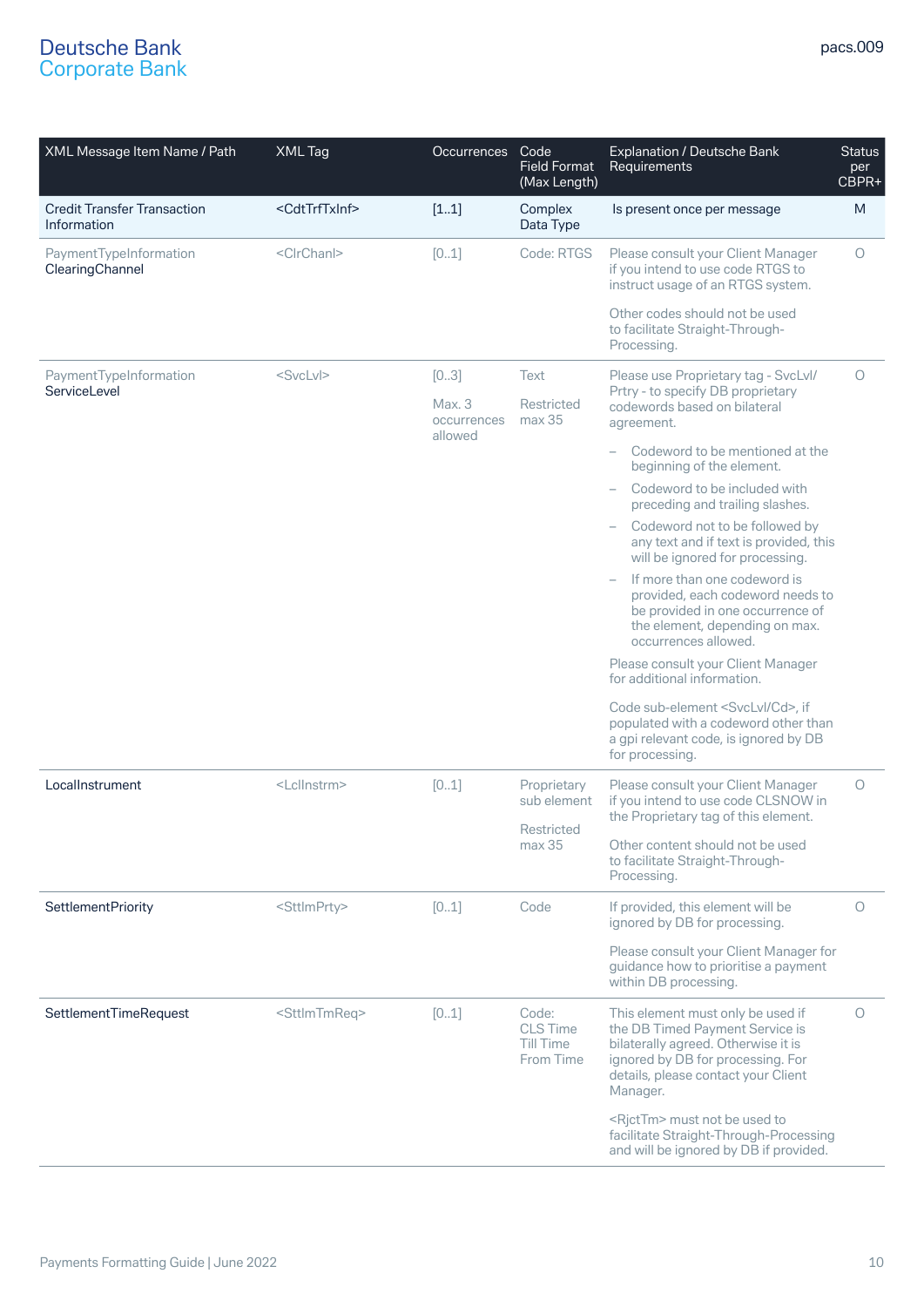| XML Message Item Name / Path                                                        | XML Tag                                                                                                 | <b>Occurrences</b> | Code<br><b>Field Format</b><br>(Max Length)            | Explanation / Deutsche Bank<br>Requirements                                                                                                                                                                                                                           | <b>Status</b><br>per<br>CBPR+ |
|-------------------------------------------------------------------------------------|---------------------------------------------------------------------------------------------------------|--------------------|--------------------------------------------------------|-----------------------------------------------------------------------------------------------------------------------------------------------------------------------------------------------------------------------------------------------------------------------|-------------------------------|
| PreviousInstructingAgent1<br>PreviousInstructingAgent2<br>PreviousInstructingAgent3 | <prvsinstgagt1><br/><prvsinstgagt2><br/><prvsinstgagt3></prvsinstgagt3></prvsinstgagt2></prvsinstgagt1> | [01]               |                                                        | BICFI and/or If used, BICFI and/or Clearing System<br>CIrSysMmbId Member Identification in line with the<br>External Code List should be used for<br>STP purposes. BICFI is the preferred<br>option. For additional information<br>please refer to the below section. | O                             |
| IntermediaryAgent1<br>IntermediaryAgent2<br>IntermediaryAgent3                      | <lntrmyagt1><br/><lntrmyagt1><br/><lntrmyagt2></lntrmyagt2></lntrmyagt1></lntrmyagt1>                   | [01]               | BICFI and/or                                           | If used, BICFI and/or Clearing System<br>CIrSysMmbId Member Identification in line with the<br>External Code List should be used for<br>STP purposes. BICFI is the preferred<br>option. For additional information<br>please refer to the below section.              | Ο                             |
| <b>Debtor</b>                                                                       | <dbtr></dbtr>                                                                                           | [11]               | <b>BICFI</b> and/or                                    | <b>BICFI and/or Clearing System</b><br>CIrSysMmbId Member Identification in line with the<br>External Code List should be used for<br>STP purposes. BICFI is the preferred<br>option. For additional information<br>please refer to the below section.                | M                             |
| <b>DebtorAccount</b>                                                                | <dbtracct></dbtracct>                                                                                   | [01]               | <b>IBAN</b> or<br>Generic<br>Account<br>Identification | Identifies the account of the Debtor<br>at its servicing agent in the payment<br>chain. If Debtor is same as Instructing<br>Agent, the Settlement Account<br>element is prioritized.<br>If Debtor Account is used,                                                    | $\circ$                       |
|                                                                                     |                                                                                                         |                    |                                                        | Identification is mandatory. Then,<br>either IBAN or Other to be used.                                                                                                                                                                                                |                               |
| <b>DebtorAgent</b>                                                                  | <dbtragt></dbtragt>                                                                                     | [01]               | BICFI and/or                                           | If used, BICFI and/or Clearing System<br>CIrSysMmbId Member Identification in line with the<br>External Code List should be used for<br>STP purposes. BICFI is the preferred<br>option. For additional information<br>please refer to the below section.              | $\circ$                       |
| DebtorAgentAccount                                                                  | <dbtragtacct></dbtragtacct>                                                                             | [01]               | <b>IBAN</b> or<br>Generic<br>Account<br>Identification | Identifies the account of the Debtor<br>Agent at its servicing agent in the<br>payment chain. If Debtor Agent<br>is the same as Instructing Agent,<br>the Settlement Account element is<br>prioritized.                                                               | $\circ$                       |
|                                                                                     |                                                                                                         |                    |                                                        | If Debtor Agent Account is used,<br>Identification is mandatory. Then,<br>either IBAN or Other to be used.                                                                                                                                                            |                               |
| <b>CreditorAgent</b>                                                                | <cdtragt></cdtragt>                                                                                     | [01]               | BICFI and/or                                           | If used, BICFI and/or Clearing System<br>CIrSysMmbId Member Identification in line with the<br>External Code List should be used for<br>STP purposes. BICFI is the preferred<br>option. For additional information<br>please refer to the below section.              | O                             |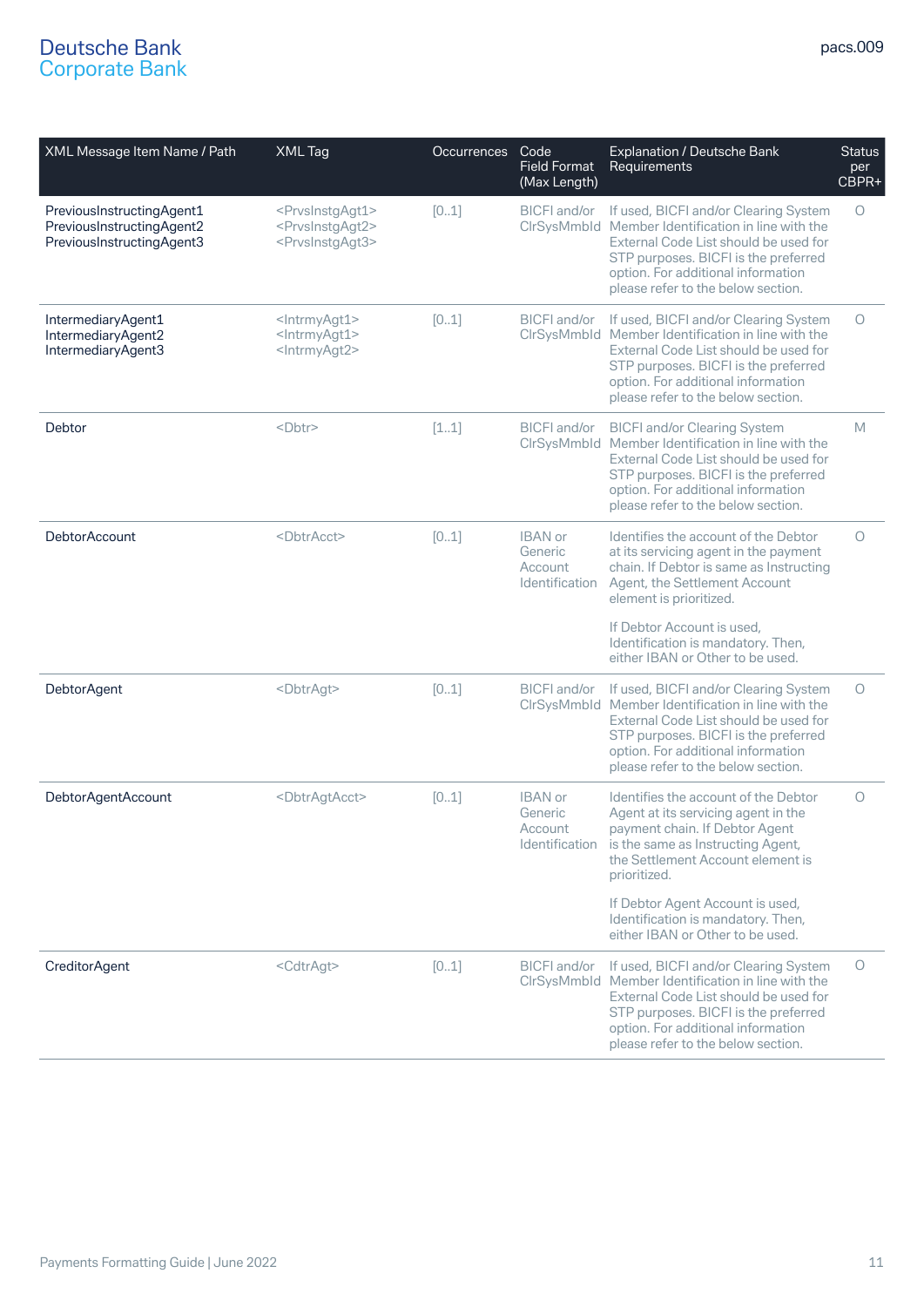| XML Message Item Name / Path      | <b>XML Tag</b>                            | <b>Occurrences</b>                       | Code<br><b>Field Format</b><br>(Max Length)            | Explanation / Deutsche Bank<br>Requirements                                                                                                                                                                                                            | <b>Status</b><br>per<br>CBPR+ |
|-----------------------------------|-------------------------------------------|------------------------------------------|--------------------------------------------------------|--------------------------------------------------------------------------------------------------------------------------------------------------------------------------------------------------------------------------------------------------------|-------------------------------|
| CreditorAgentAccount              | <cdtragtacct></cdtragtacct>               | [01]                                     | <b>IBAN</b> or<br>Generic                              | If used, Identification is mandatory.<br>Either IBAN or Other to be used.                                                                                                                                                                              | $\circ$                       |
|                                   |                                           |                                          | Account<br>Identification                              | Any other Creditor Agent Account<br>sub-elements are optional. If<br>CreditorAgent Account is maintained<br>with Deutsche Bank, no additional<br>sub-elements should be used<br>to facilitate Straight-Through-<br>Processing.                         |                               |
| Creditor                          | $<$ Cdtr $>$                              | [11]                                     | BICFI and/or                                           | <b>BICFI and/or Clearing System</b><br>CIrSysMmbId Member Identification in line with the<br>External Code List should be used for<br>STP purposes. BICFI is the preferred<br>option. For additional information<br>please refer to the below section. | M                             |
| CreditorAccount                   | <cdtracct></cdtracct>                     | [01]                                     | <b>IBAN</b> or<br>Generic<br>Account<br>Identification | If used, Identification is mandatory.<br>Either IBAN or Other to be used.                                                                                                                                                                              | $\circ$                       |
|                                   |                                           |                                          |                                                        | All other Creditor Account sub-<br>elements are optional. However, the<br>Currency sub-element may be used<br>for foreign exchange payments in<br>particular.                                                                                          |                               |
| InstructionForCreditorAgent       | <instrforcdtragt></instrforcdtragt>       | [02]<br>Max.2                            |                                                        | This element should not be used to<br>facilitate Straight-Through-Processing                                                                                                                                                                           | 0                             |
|                                   |                                           | occurrences<br>allowed                   |                                                        | In order to specify DB proprietary<br>codewords based on bilateral<br>agreement please use Service Level<br>Proprietary tag SvcLvl/Prtry                                                                                                               |                               |
| InstructionForNextAgent           | <instrfornxtagt></instrfornxtagt>         | [06]<br>Max. 6<br>occurrences<br>allowed |                                                        | This element should not be used<br>to facilitate Straight-Through-<br>Processing.                                                                                                                                                                      | $\circ$                       |
|                                   |                                           |                                          |                                                        | In order to specify DB proprietary<br>codewords based on bilateral<br>agreement please use Service Level<br>Proprietary tag SvcLvl/Prtry.                                                                                                              |                               |
| Purpose                           | $<$ Purp $>$                              | [01]                                     |                                                        | If provided it is ignored by DB and<br>forwarded within the outbound<br>message.                                                                                                                                                                       | $\circ$                       |
| RemittanceInformation             | $<$ Rmtlnf $>$                            | [010]                                    | Restricted<br>max 140                                  | If Remittance information is<br>provided, DB ignores this element<br>for processing and the information is<br>forwarded to the next bank.                                                                                                              | O                             |
| pacs.009.001.08 COV only:         |                                           |                                          |                                                        |                                                                                                                                                                                                                                                        |                               |
| UnderlyingCustomerCredit Transfer | <undrlygcstmrcdttrf></undrlygcstmrcdttrf> | [11]                                     |                                                        | All elements in line with requirements<br>for pacs.008 as mentioned in this<br>guide.                                                                                                                                                                  | M                             |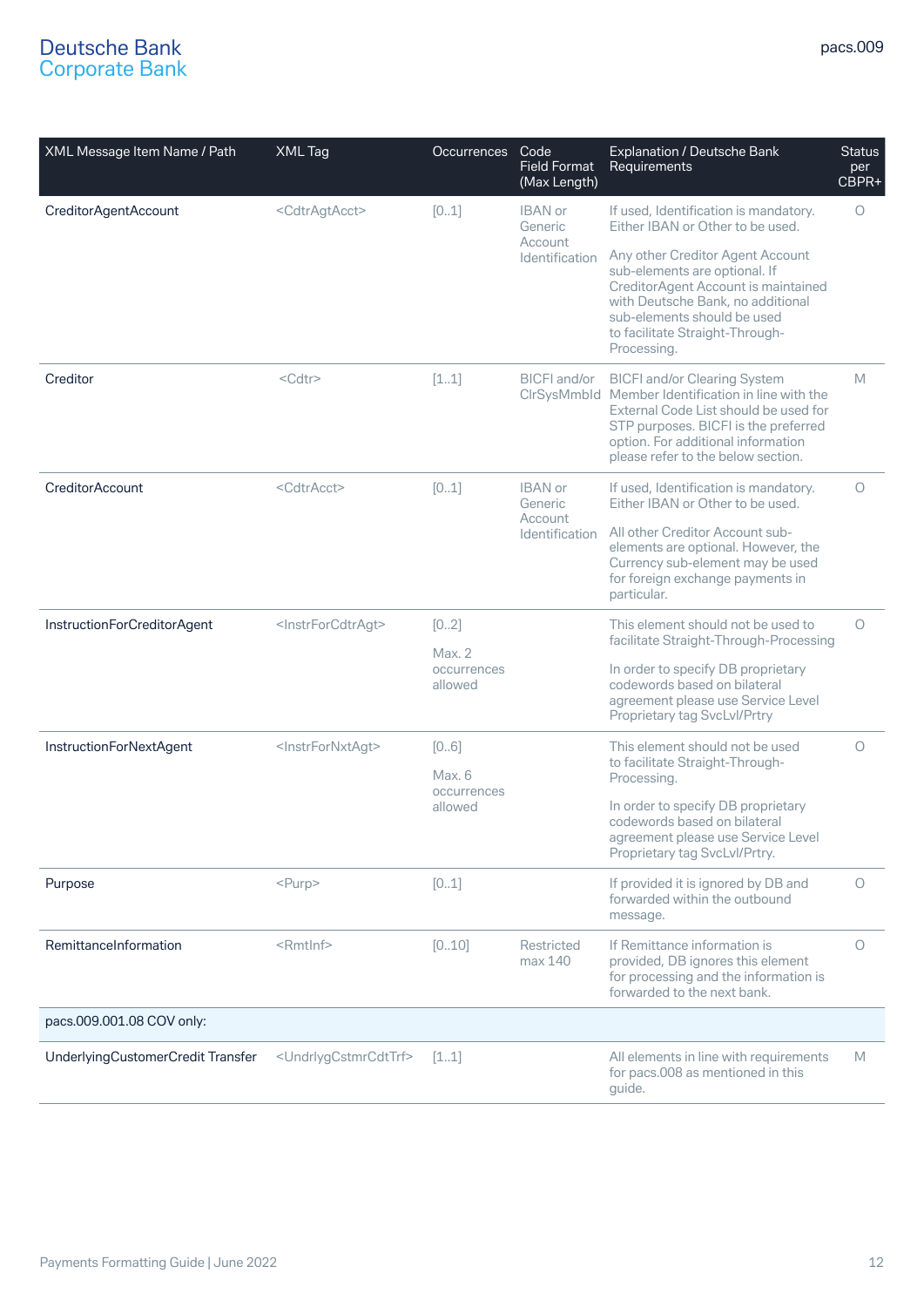### Additional information for all Agent elements (applicable to pacs.008 and pacs.009/pacs.009 COV):

Preferred option is BICFI.

If Clearing System Member Identification is used, the Clearing System ID code must be specified in accordance with the ISO External Code List, e.g.:

- DE: DEBLZ plus 8 digit German Clearing Code in Member ID
- GB: GBDSC plus 6 digit Sort Code in Member ID
- US: USPID plus 4 digit CHIPS Participant Number or USABA plus 9 digit Fedwire Routing Number in Member ID
- etc.

Sub-elements which are neither complemented by <BICFI> nor by <CIrSysMmbId> must not be used to facilitate Straight-Through-Processing.

For additional consideration, please note the following:

- As per CBPR+ if BICFI is present, then Name & Postal Address is not allowed. If received, BICFI will be prioritized over Name & Address.
- Usage of ClrSysMmbId as the sole identifier for an agent (i.e. without complimentary information such as BICFI or Agent Name) is only allowed if Debtor Agent, Creditor Agent and all agents in between are located within the same country.
- In case of conflicting information, the BICFI will take precedence over additionally provided ClrSysMmbId and/or Name/Postal Address.
- LEI should be avoided until further notice as market practice is not established yet.

A list of applicable Agent elements and their availability in pacs.008 and pacs.009/pacs.009COV is provided below.

CBPR+ restrictions for the pacs.008\_STP Version needs to be considered.

| ISO element      | in pacs.008  | in pacs.009/pacs.009COV |  |
|------------------|--------------|-------------------------|--|
| InstgRmbrsmntAgt | yes          | not available           |  |
| InstdRmbrsmntAgt | yes          | not available           |  |
| ThrdRmbrsmntAgt  | yes          | not available           |  |
| ChrgsInf/Agt     | yes          | not available           |  |
| PrvsInstgAgt1    | yes          | yes                     |  |
| PrvsInstgAgt2    | yes          | yes                     |  |
| PrvsInstgAgt3    | yes          | yes                     |  |
| IntrmyAgt1       | yes          | yes                     |  |
| IntrmyAgt2       | yes          | yes                     |  |
| IntrmyAgt3       | yes          | yes                     |  |
| <b>DbtrAgt</b>   | yes          | yes                     |  |
| CdtrAgt          | yes          | yes                     |  |
| <b>Dbtr</b>      | not relevant | yes                     |  |
| Cdtr             | not relevant | yes                     |  |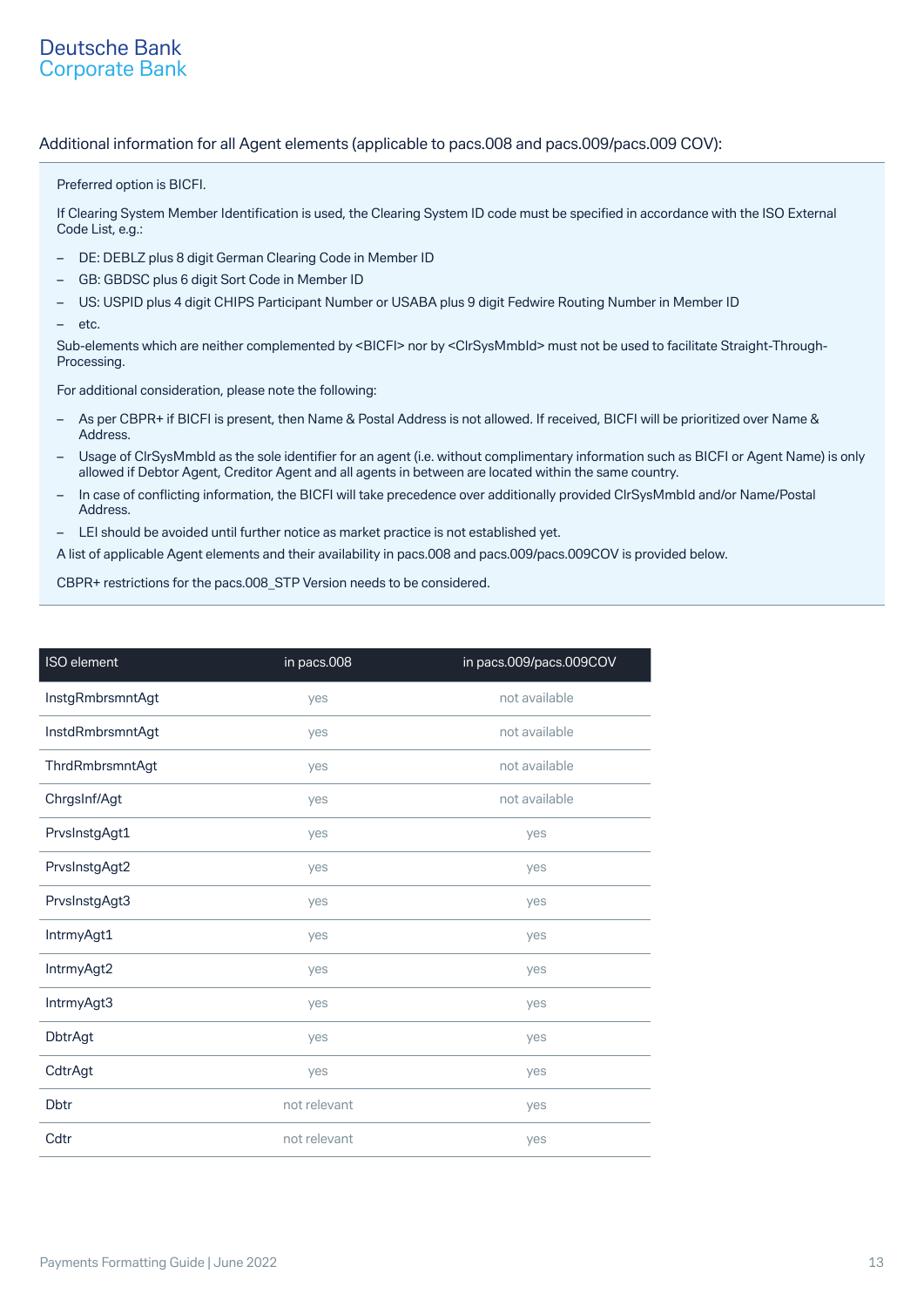For Return messages pacs.004 sent to Deutsche Bank AG Germany, US, and UK as well as Deutsche Bank Trust Company Americas, the following elements must be provided. All remaining elements are applicable as per CBPR+ guideline.

All other elements in line with the requirements for the underlying pacs.008 or pacs.009/pacs.009COV.

## pacs.004.001.09 PaymentReturn

| XML Message Item Name / Path                              | XML Tag                                     | Occurrences | Code<br><b>Field Format</b><br>(Max Length) | Explanation / Deutsche Bank<br>Requirements                                                                                                                                             | <b>Status</b><br>per<br>CBPR+ |
|-----------------------------------------------------------|---------------------------------------------|-------------|---------------------------------------------|-----------------------------------------------------------------------------------------------------------------------------------------------------------------------------------------|-------------------------------|
| <b>Transaction Information</b>                            | <txinf></txinf>                             | [11]        | Complex<br>Data Type                        | Is present once per message                                                                                                                                                             | M                             |
| OriginalGroupInformation<br>OriginalMessageIdentification | <orgnlmsgld></orgnlmsgld>                   | [11]        |                                             | This element must transport the<br>Message Identification of the<br>underlying payment, e.g., pacs.008/<br>pacs.009                                                                     | M                             |
| OriginalInstructionIdentification                         | <orgnllnstrld></orgnllnstrld>               | [01]        |                                             | Although this element is optional<br>under CBPR+ only, this element must<br>be provided to ensure automated<br>processing of the Return message.                                        | $\circ$                       |
|                                                           |                                             |             |                                             | CBPR+ provides the recommendation,<br>that if present in the underlying<br>pacs.008/ pacs.009, the Instruction<br>Identification must be transported in<br>the pacs.004 Return message. |                               |
| OriginalEndToEndIdentification                            | <orgnlendtoendid></orgnlendtoendid>         | [11]        |                                             | This element must transport the End<br>To End Identification of the underlying<br>payment, e.g. pacs.008/ pacs.009                                                                      | M                             |
| OriginalUETR                                              | <orgniuetr></orgniuetr>                     | [11]        |                                             | This element must transport the<br>UETR of the underlying payment, e.g.<br>pacs.008/ pacs.009                                                                                           | M                             |
| OriginalInterbankSettlementAmount                         | <orgnllntrbksttlmamt></orgnllntrbksttlmamt> | [01]        |                                             | Although this element is optional<br>under CBPR+ only, this element must<br>be provided to ensure automated<br>processing of the Return message.                                        | $\circ$                       |
|                                                           |                                             |             |                                             | CBPR+ provides the recommendation<br>for the returning party to populate<br>the Original Information, if pacs.004<br>follows the original payment route.                                |                               |
| OriginalInterbankSettlementDate                           | <orgnllntrbksttlmdt></orgnllntrbksttlmdt>   | [01]        |                                             | Although this element is optional<br>under CBPR+ only, this element must<br>be provided to ensure automated<br>processing of the Return message.                                        | $\circ$                       |
|                                                           |                                             |             |                                             | CBPR+ provides the recommendation<br>for the returning party to populate<br>the Original Information, if pacs.004<br>follows the original payment route.                                |                               |